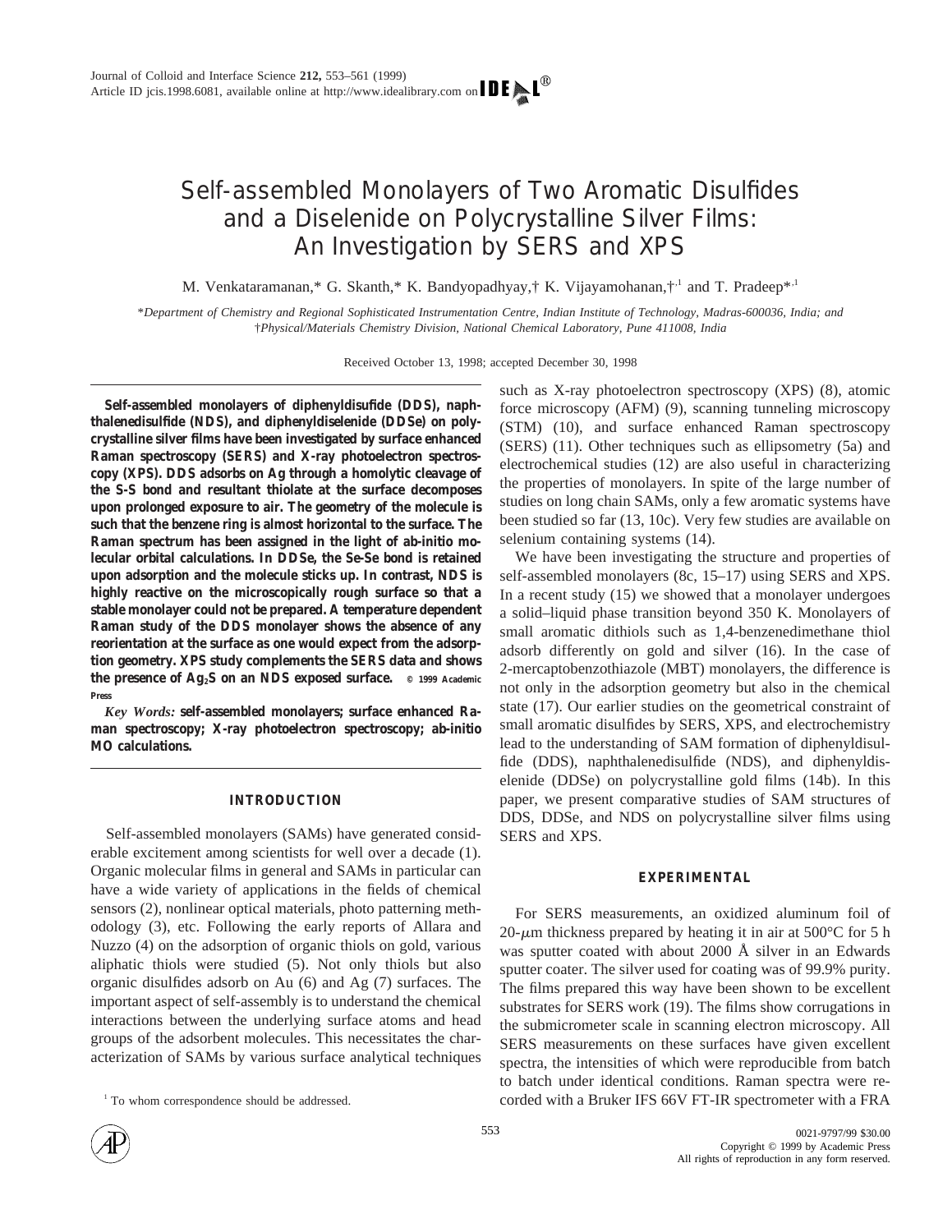

FIG. 1. (a) The normal Raman and (b) the SER spectra of the monolayers on Ag of DDS. Note the feature at 1585 cm<sup>-1</sup>. The C-H region of the respective systems is shown in the inset.

106 Raman accessory. A Nd-YAG laser of 1064 nm was used as the primary excitation source. A laser power of 70 mW was used. Each spectrum was an average of 500 scans and the spectral acquisition took nearly 30 min. The temperature dependent measurements were done with a home built heater with a programmable temperature controller.

XPS measurements were performed on the SAMs using a VG ESCA LAB Mk II spectrometer operating at a pressure better than  $10^{-9}$  torr. The time interval between preparation of the SAM and its mounting in the XPS chamber was kept to a minimum (ca. 30 min) in order to reduce contamination. The  $MgK\alpha$ -induced core level spectra in the C 1s, Ag 3d, O 1s, and S 2p (or Se 3p) regions were recorded at an overall instrumental resolution of 1 eV. All the binding energies (BE) were referenced to the Ag  $3d_{5/2}$  peak at  $368.2$  eV. The X-ray flux was kept low to reduce beam-induced damage (electron power, 70 W).

Ab-initio MO calculations were performed with the Gaussian 94 system of programs (20) in the HF/3-21G\* level on DDS. Calculations were performed on two geometries, a  $C_{2V}$ conformer in which two phenyl rings face each other and a  $C_{2h}$ conformer in which the two phenyl rings lie on paper in a transconfiguration. Both these geometries gave similar vibrational frequencies and therefore, only the  $C_{2h}$  values are presented.

#### **RESULTS AND DISCUSSION**

## *SERS Studies*

Figure 1 shows the ordinary Raman (OR) and SER spectra of DDS on Ag. The peak at  $542 \text{ cm}^{-1}$  corresponding to the S-S stretching (21) in the OR spectrum is completely absent in the SER spectrum. This indicates the breaking of the S-S bond upon adsorption on Ag, which presumably involves homolytic cleavage of S-S bonds (7). Support for the silver–sulfur interaction on the surface is obtained from the weak broadband in the low frequency region (22) of the SER spectrum. Evidence for the breaking of S-S bonds on adsorption also came from the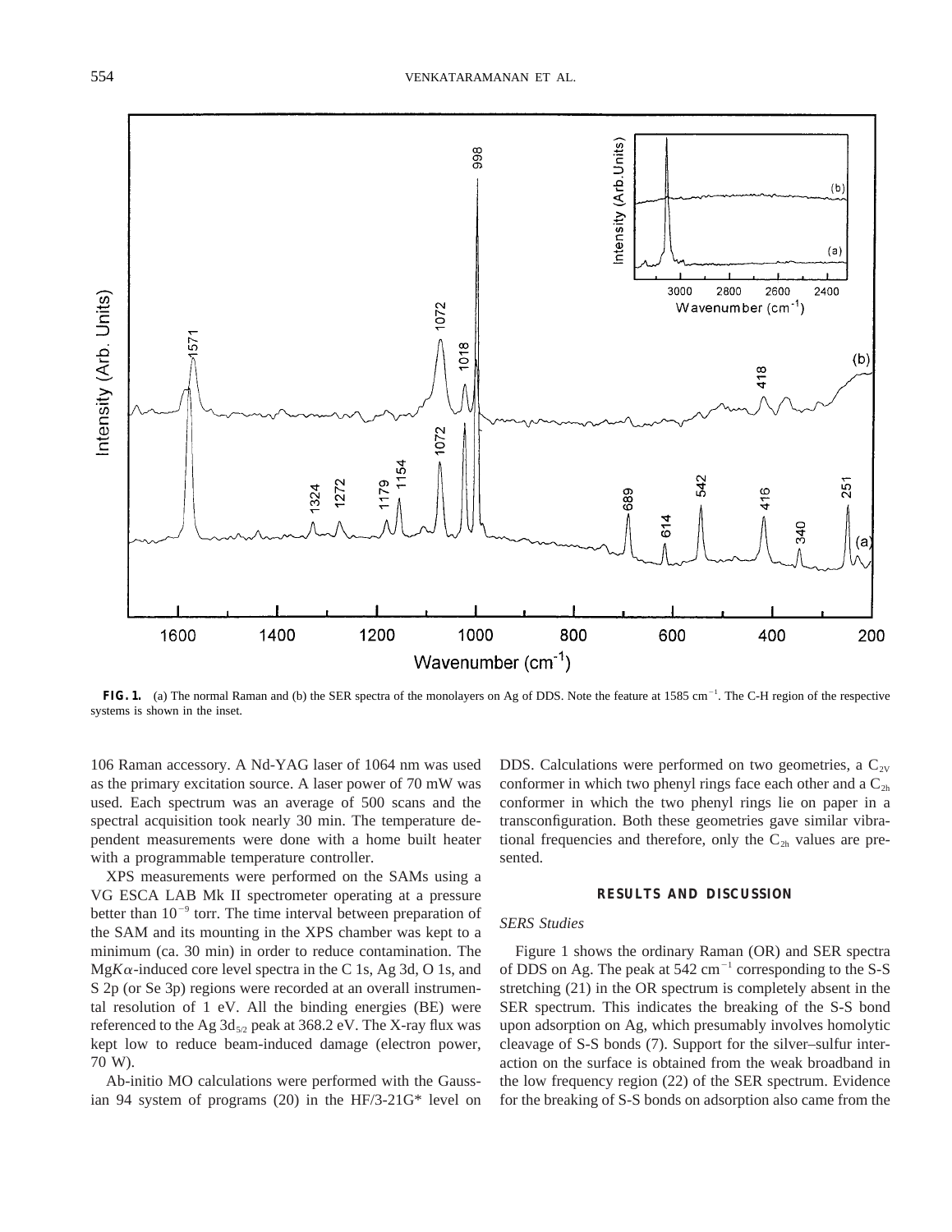

**FIG. 2.** The temperature dependent SER spectra of DDS on Ag. Note that the spectra were measured immediately after the preparation of the monolayer. **TABLE 1** 

absence of the  $C_6H_5-S-S$  bending mode, which is appearing at  $340 \text{ cm}^{-1}$  in the OR spectrum. The peaks at 998, 1018, and  $1072$  cm<sup>-1</sup> are characteristic of the benzene thio group (7). Relative intensities of the peaks at  $1571$  and  $998 \text{ cm}^{-1}$  are decreased with respect to the peak at  $1072 \text{ cm}^{-1}$  upon adsorption. The ring mode appearing at  $1571 \text{ cm}^{-1}$  shifts substantially to a lower frequency on adsorption, indicating that there is significant  $\pi$  interaction with the surface (23). Along with this, the C-H stretching appearing at  $3047 \text{ cm}^{-1}$  in the OR spectrum is completely absent (see the inset of Fig. 1).

A reaction between organic disulfides and silver could occur as per the scheme,  $RSSR' + 2Ag \rightarrow RSR' + Ag_2S$ , where R and  $R'$  are organic groups. The reaction would be exothermic for diphenyl disulfide, considering the thermochemical values. Catalytic decomposition of dibenzyl disulfide (DBDS) on iron powder yields dibenzyl sulfide (7), which is in accordance with the above reaction scheme. In the case of DDS, the adsorbed species on the surface is  $C_6H_5-S$ , which is clear from the data presented. Therefore, it has been suggested (7) that the monosulfide (RSR<sup>'</sup>) route is followed in the adsorption of DDS. This conclusion is supported by the weak peak around  $1600 \text{ cm}^{-1}$  in the spectrum (7), which is observed in DDS and DBDS adsorption but not in phenyl mercapton adsorption. This is attributed to an organic by-product, which occurs during the adsorption. Therefore, the suggested scheme of adsorption pathway is

> $RS-SR' + 2Ag \rightarrow RSR' + Ag_2S$  Reaction I  $RSR' + Ag \rightarrow RS-Ag + R'$  Reaction II

R' gets adsorbed on the surface contributing to the peak around  $1600 \text{ cm}^{-1}$ .

However, our studies suggest that such a scheme does not occur. As shown in Fig. 2, when the spectrum of a freshly prepared DDS is measured immediately, the  $1585 \text{ cm}^{-1}$  peak is not observed. This peak occurs in samples which have been exposed to air for a day or more. Therefore, it appears that initial adsorption occurs via a homolytic cleavage of the disulfide. However, the adsorbed thiolate species is susceptible for decomposition. It is important to note that thermal activation does not induce the formation of such a species. Therefore, it is likely that the decomposition of mercaptide species occurs by itself. Direct silver sulfide formation is also not suggested by XPS investigation (see below).

Schoenfisch and Pemberton have recently examined the air stability of alkanethiol monolayers (11h). They concluded that exposure to laboratory air leads to oxidation of the thiolate group to sulphonate, sulfate, and other moieties and the major

**Optimized Structural Parameters Obtained from ab-initio MO Calculations**

| Parameters                | Values $a$      |
|---------------------------|-----------------|
| $R_{1,2}$                 | 2.085           |
| $R_{1,3}$                 | 1.781           |
| $R_{3.9}$                 | 1.384           |
| $R_{9,11}$                | 1.387           |
| $\boldsymbol{R}_{11,13}$  | 1.380           |
| $R_{13,7}$                | 1.386           |
| $R_{7.5}$                 | 1.379           |
| $R_{5,15}$                | 1.076           |
| $R_{7,17}$                | 1.072           |
| $R_{13,23}$               | 1.071           |
| $R_{11,21}$               | 1.072           |
| $R_{9,19}$                | 1.069           |
| $R_{5,3}$                 | 1.392           |
| $\angle_{2,1,3}$          | 101.9           |
| $\angle$ <sub>1,3,9</sub> | 125.6           |
| $\angle$ 3,9,11           | 119.9           |
| $\angle$ 9,11,13          | 120.7           |
| $\angle_{1,3,5}$          | 115.0           |
| $\angle$ 3,5,7            | 120.3           |
| $\angle$ 5,7,13           | 120.3           |
| $\angle$ 7,13,11          | 119.4           |
| $\angle$ 3,5,15           | 120.3           |
| H <sub>20</sub>           | H21             |
| H <sub>22</sub>           | H19             |
| C10                       | C11             |
| C12<br>S2                 | C9              |
| C <sub>4</sub>            | H23<br>Ċ13      |
| н24- <sup>-С14</sup>      | CЗ              |
|                           | S <sub>1</sub>  |
| C8                        | C5              |
| H <sub>16</sub>           | H <sub>17</sub> |
| H18                       | H <sub>15</sub> |

*Note.* The  $C_{2h}$  point group is assumed. The schematic structure illustrating the atomic labels is also given.

<sup>*a*</sup> Distances (*R*) are in Å and angles ( $\angle$ ) are in degrees. CCH angles were also optimized but were close to 120.3° and therefore, only one value is given.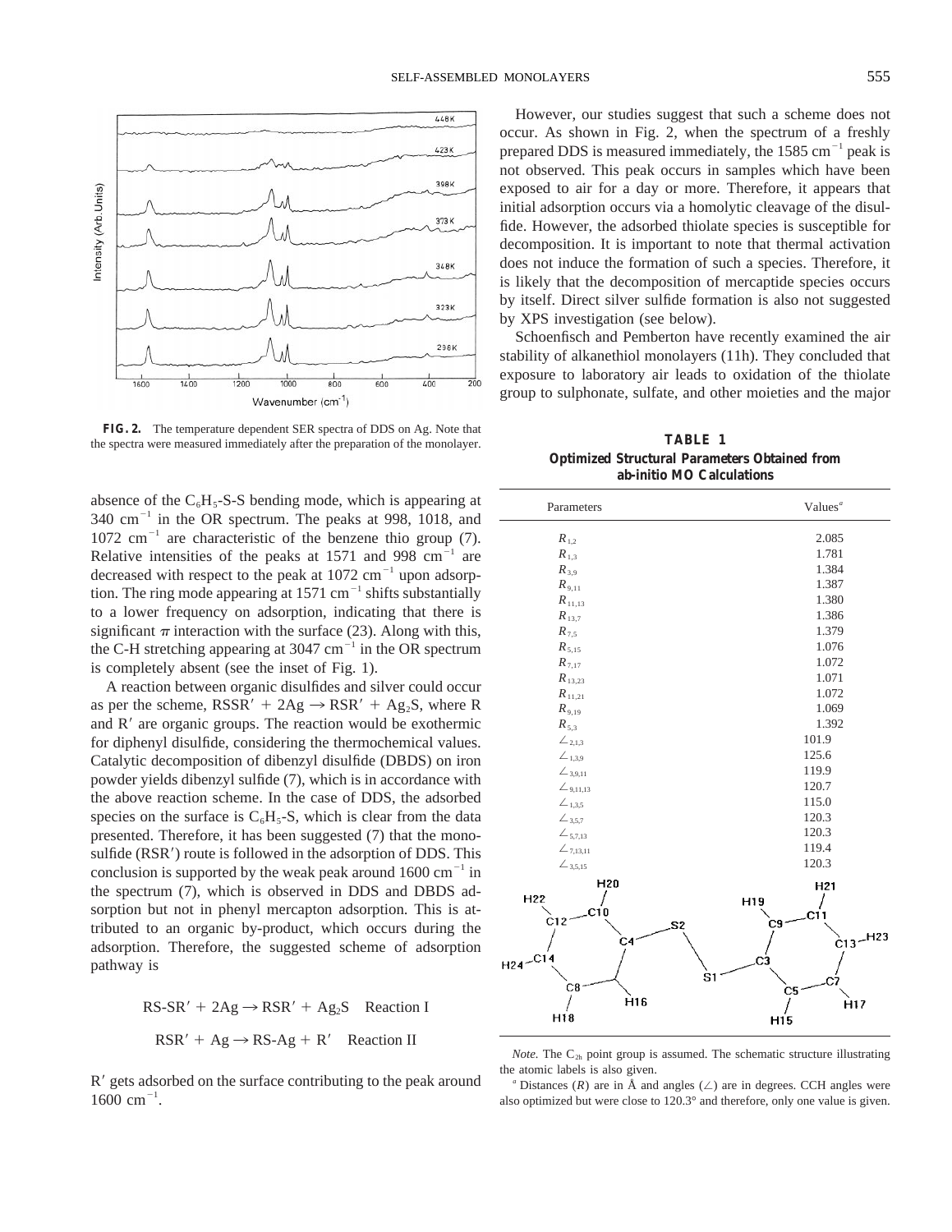

**FIG. 3.** (a) The normal Raman and (b) the SER spectra of the monolayers on Ag of DDSe. The C-H regions of the respective systems are shown in the inset.

culprit in the observed chemistry is ozone. Aromatic thiolate monolayers were believed to be more stable toward oxidation, but they also react with ozone. Oxidation occurs either directly or through a surface oxide. In the spectra presented in Figs. 1 and 2, no signatures of sulfate or suphonate (or other oxidized sulfur) species are observed. However, the broad feature around  $250 \text{ cm}^{-1}$  is indicative of the Ag-S bond at the surface (22). This region is quite different for the fresh monolayer (Fig. 2) suggesting that the band may have a contribution from surface sulfide as well.

Figure 2 shows the temperature dependent SER spectra of DDS on silver. Like in the case of BDMT on Ag (16), no dynamics involving the monolayer is observed with an increase in temperature. The monolayer desorbs around 175°C. This implies that the monolayers are stable and the molecule is adsorbed strongly on the surface, which does not permit the

phenyl ring to move freely to show any dynamics. Except for the split of 1018 cm<sup>-1</sup> peak at 150°C, no apparent changes are seen in the variable temperature spectra of DDS on Ag. The splitting may be due to small conformational changes happening in the molecule but we are unable to suggest the exact nature of changes due to a lack of adequate intensity of these features.

In order to assign the SERS spectrum of the DDS monolayer, ab-initio MO calculations were performed. The optimized structural parameters are predicted in Table 1. The predicted frequencies presented in Table 2 match well with experimental values. This particularly lends support to the assignment of the S-S stretching mode, which is not observed upon monolyer formation. The calculations also suggest that the 3-21G\* basis set is reasonably adequate to describe the molecular properties accurately.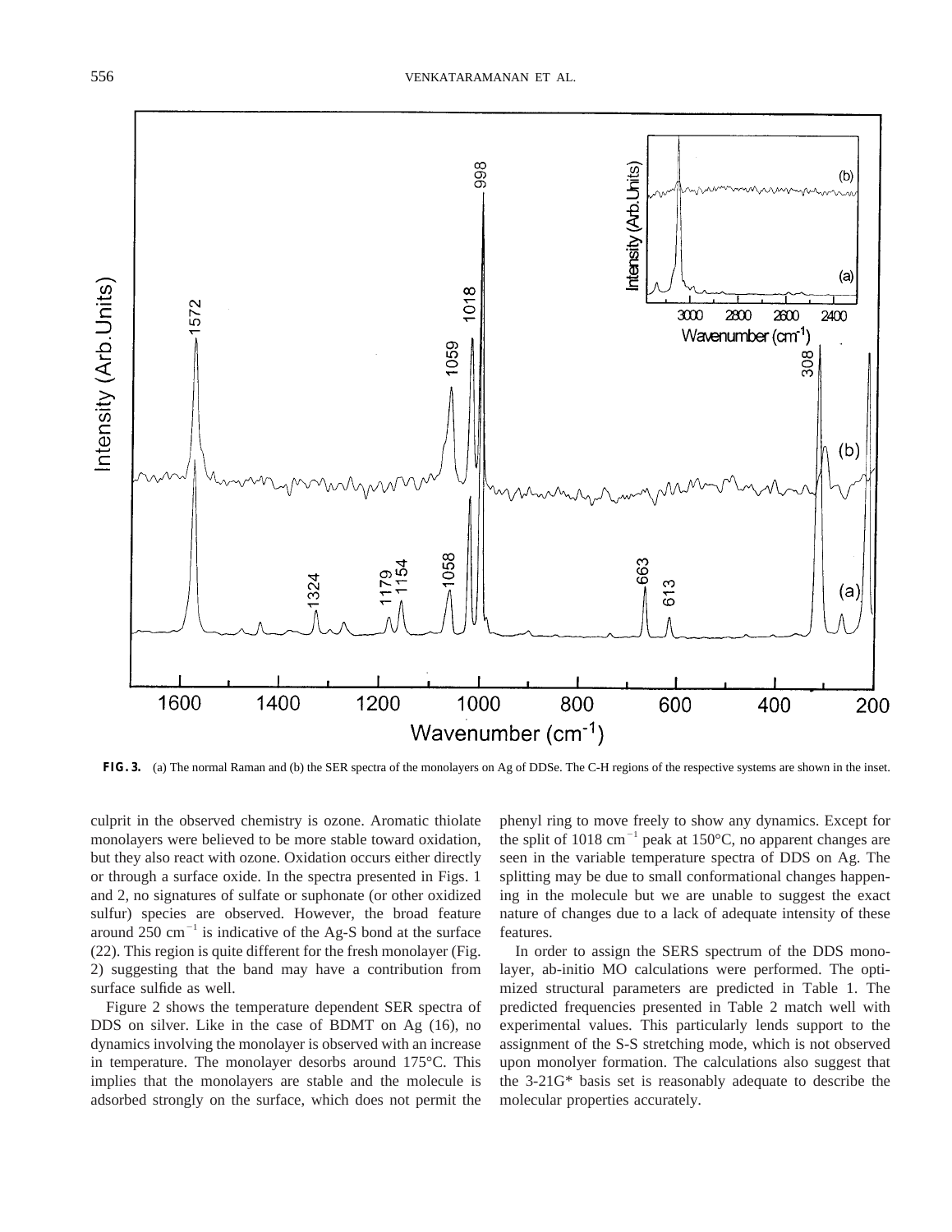| $DDSe^a$ |             | $\mathrm{DDS}^a$ |             | Scaled (0.9) Raman                               |                          |
|----------|-------------|------------------|-------------|--------------------------------------------------|--------------------------|
| Solid    | <b>SERS</b> | Solid            | <b>SERS</b> | frequencies from HF/3-21G*<br>calculation on DDS | Assignments <sup>b</sup> |
|          |             |                  |             | 239                                              |                          |
| 256      |             | 262              |             | 261                                              |                          |
| 308      | 301         |                  |             |                                                  | $\nu$ Se-Se              |
|          |             | 340              |             |                                                  | $\delta C_6H_5-S-S$      |
| 351      |             |                  |             |                                                  |                          |
|          |             |                  | 367         |                                                  |                          |
|          |             | 416              | 418         | 413                                              | $\delta$ (o) C-H         |
|          |             |                  |             | 447                                              | $\delta$ C-S             |
| 493      | 485         |                  | 504         | 490                                              | $\delta$ C-H             |
|          |             | 542              |             | 541                                              | $\nu$ S-S                |
|          |             |                  |             |                                                  |                          |
| 613      |             | 614              |             |                                                  |                          |
| 663      |             |                  |             |                                                  |                          |
|          |             | 689              |             | 701                                              | $\delta$ (i) ring        |
| 729      | 734         |                  |             |                                                  |                          |
| 897      |             |                  |             |                                                  |                          |
| 997      | 998         | 997              | 998         | 990                                              | Phenyl ring vibrations   |
| 1019     | 1018        | 1019             | 1018        | 1028                                             |                          |
| 1058     | 1059        | 1072             | 1072        | 1072                                             |                          |
|          |             | 1099             |             | 1083                                             |                          |
| 1154     |             | 1154             |             |                                                  |                          |
| 1178     |             | 1179             | 1184(w)     |                                                  | C-C-H deformation        |
| 1268     |             | 1272             |             |                                                  |                          |
| 1293     |             |                  |             |                                                  |                          |
| 1324     |             | 1324             |             | 1366                                             | C-H deformation          |
| 1362     |             |                  |             |                                                  |                          |
| 1474     |             | 1474(vw)         |             |                                                  |                          |
| 1572     | 1572        | 1572             | 1571        | 1572                                             | $\nu$ C=C (symmetric)    |
| 2944(w)  |             |                  |             |                                                  |                          |
|          |             |                  |             | 3017                                             | $\nu$ C-H                |
| 3054(s)  | 3047        | 3051             | 3047        | 3048                                             | $\nu$ C-H                |
|          |             |                  |             | 3064                                             |                          |

# **TABLE 2 Comparison of the Normal Raman Frequencies of DDSe and DDS and the SERS Frequencies of the DDSe and DDS Monolayers on Ag with the Theoretical Raman Frequencies of DDS from HF/3-21G\* Calculation**

*Note.* The molecular point group is assumed to be  $C_{2h}$ .

<sup>a</sup> S, W, and VW refer to strong, weak, and very weak bands, respectively.

 $\phi$  v,  $\delta$ , o, and i refer to stretching, bending, out-of-plane, and in-plane vibrations, respectively.

Figure 3 shows the ordinary Raman spectrum of DDSe and the SER spectrum of the DDSe monolayer on Ag. The characteristic bands of the phenyl group appear at 998, 1018, and  $1058$  cm<sup>-1</sup> as in the case of DDS. The intensity of 998, 1018, 1058, and 1571  $cm^{-1}$  bands is similar to that of the solid. Unlike the case of DDS on Ag, it is apparent from the preservation of the Se-Se stretching vibration  $(24)$  at 308 cm<sup>-1</sup> that the Se-Se bond is not broken on the surface. Preservation of the dichalcogenide (S-S or Se-Se) bond upon adsorption on Ag is reported for the first time. The Se-Se stretching vibration undergoes a red shift of 7 cm<sup>-1</sup> upon adsorption suggesting a weak chemisorption. The ring mode appearing at  $1571 \text{ cm}^{-1}$ shows negligible shift suggesting that the phenyl rings are not lying parallel to the surface. The presence of a C-H vibration at  $3047 \text{ cm}^{-1}$  (shown in the inset of Fig. 3) also supports the

above geometry. A list of Raman frequencies and assignments are given in Table 2.

For NDS, although a monolayer could be formed on polished surfaces, on roughened surfaces such as in the case of a SERS active substrate, high reactivity is observed. Upon exposure to such a surface, the compound appears to decompose and a blackened surface results, presumably due to  $Ag<sub>2</sub>S$ . SERS measurements gave a featureless spectrum. However, on polished surfaces, good quality monolayers compatible for XPS measurements were obtained, which of course did not show SERS activity.

SERS selection rules (25) imply a large enhancement of modes whose transition dipole moments are perpendicular to the surface and a relatively poor enhancement of modes parallel to the surface (26). This general principle has been used to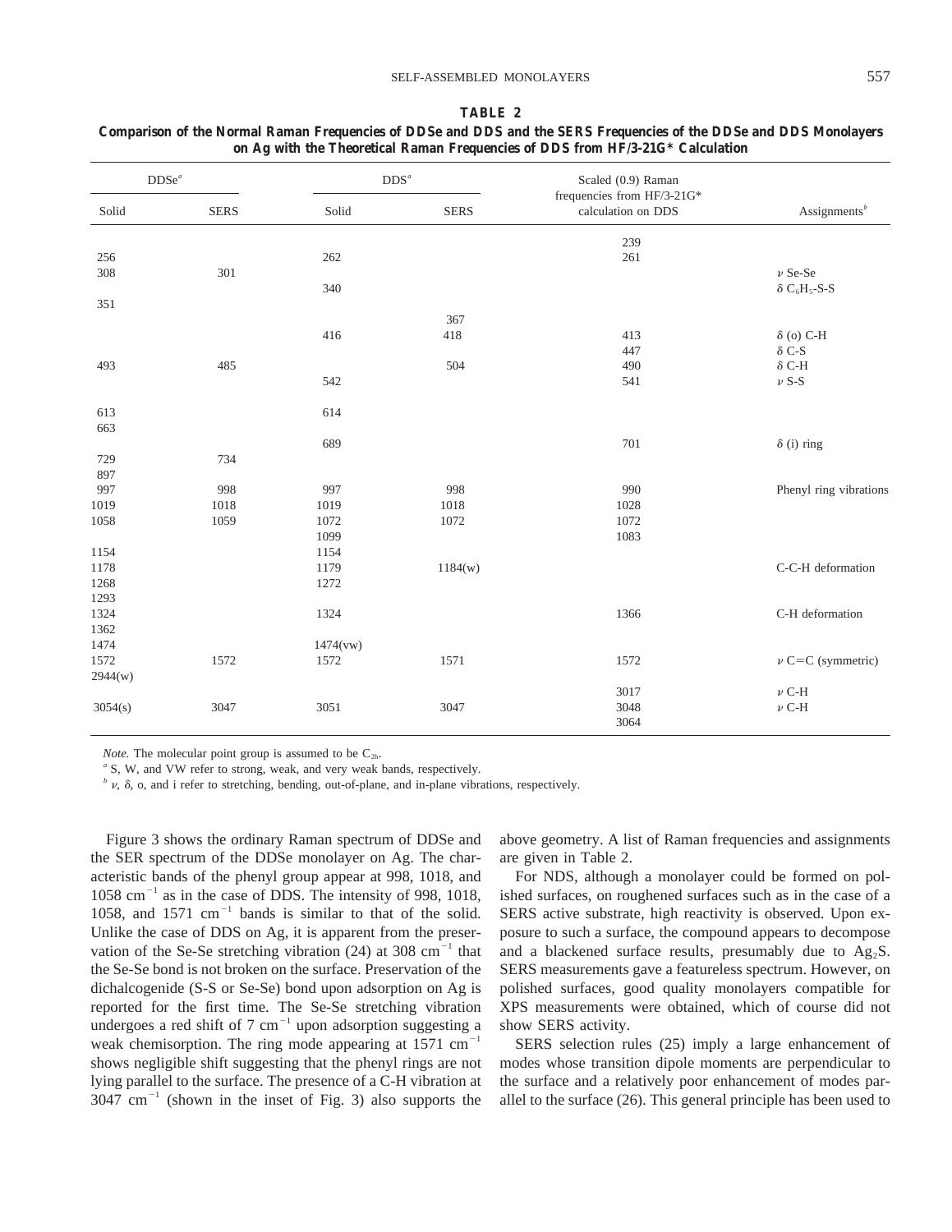



**FIG. 4.** Schematic representations of (a) DDS and (b) DDSe monolayers on the Ag surface.

infer the adsorption geometry of a large number of systems (27). Looking at Figs. 1 and 3 it is clear that the ring mode at 998 cm<sup>-1</sup> is more enhanced relative to the  $\nu_8$  mode in DDSe than in DDS. It is also clear that more or less the intensity pattern of the solid is retained in the DDSe monolayer, whereas in DDS a rather different intensity pattern is observed. This, along with the retention of the Se-Se bond in DDSe, implies that its molecular geometry is less affected upon adsorption. In DDS, the distortion is more. It is also seen that the bands are much broader in DDS than in DDSe upon adsorption. All these indicate a stronger electronic interaction in DDS than in DDSe. An increase in the width of certain bands indicates a more efficient way of relaxation of the vibrational quantum, which could arise due to the coupling of the modes with the surface. It is important to note that this coupling is more intense on bands which are essentially along the plane of the phenyl ring. This indicates that the ring lies flat on the surface. The absence of aromatic C-H stretching modes also supports the same argument.

The "lying flat" geometry of the molecule also makes it possible for the facile cleavage of the C-S bond making the formation of silver sulfide. The cleavage can also produce aryl groups. Note that a new frequency appears at  $1585 \text{ cm}^{-1}$  in surfaces exposed to the laboratory air for some time. This frequency is higher than that of the free molecule. This suggests that the new species responsible for this mode cannot be benzenethio group. Therefore, we attribute it to the adsorbed phenyl group or benzene, although the origin of hydrogen is unclear. Thus, initial adsorption occurs via the homolytic cleavage of the disulfide bond and in a subsequent reaction, presumably, RS-Ag + Ag  $\rightarrow$  R- + Ag<sub>2</sub>S, the adsorbed benzenethio moiety decomposes. This reaction appears to involve a constituent of air, which requires further study. The phenyl group generated could be adsorbed to the surface.

The schematic structures of DDS and DDSe monolayers on



**FIG. 5.** Mg*K* $\alpha$ -induced XP spectra of the monolayers. (a) S2p of DDS and (b) Se3p of DDSe. The spectra have been fitted with gaussians after background subtraction. The original data, component peaks, and the fit are shown.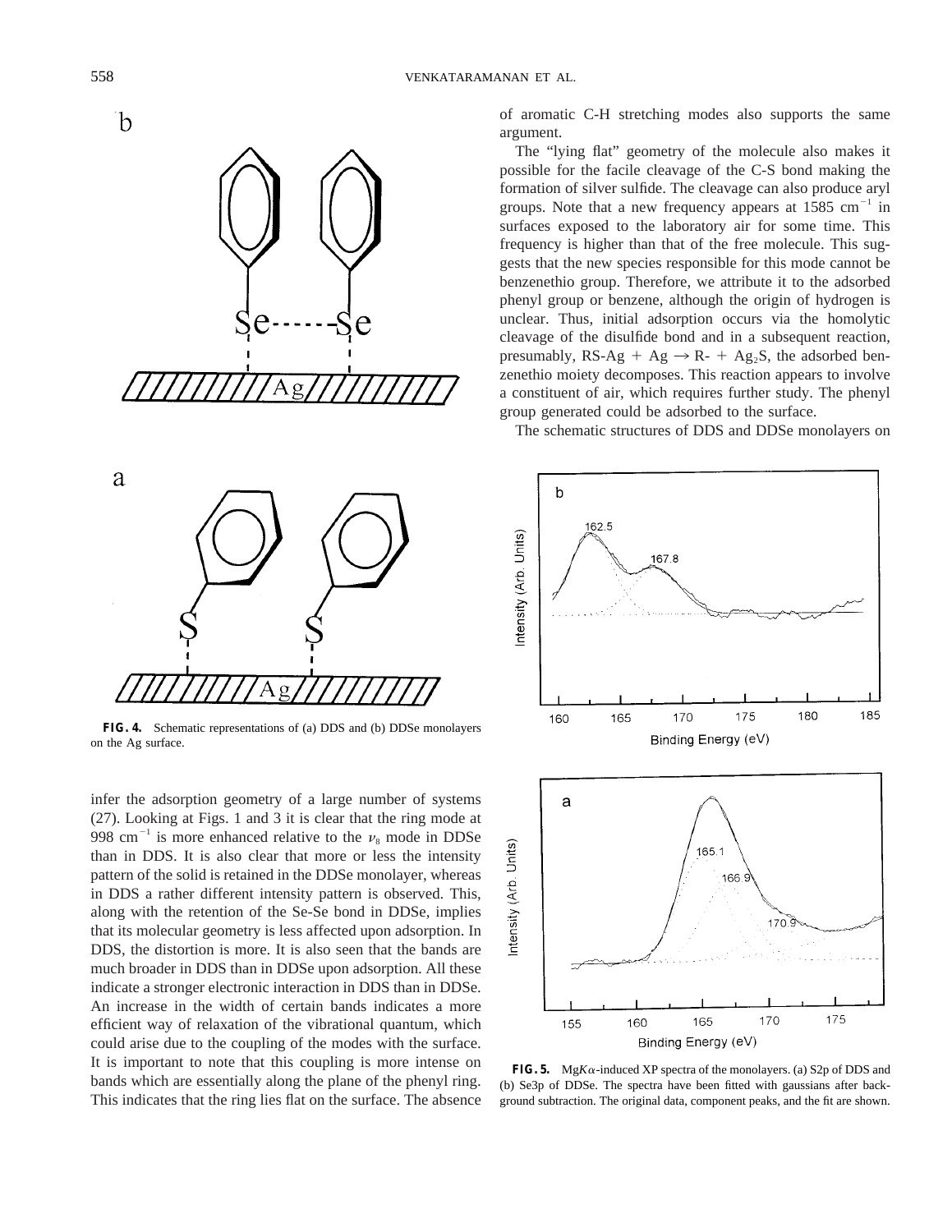

**FIG. 6.** Mg*K* $\alpha$ -induced XP spectrum of the NDS monolayer in the S2p region. The spectra have been fitted with gaussians after background subtraction. The original data, component peaks, and the fit are shown.

Ag are shown in Fig. 4. Adsorption of alkanethiolates (1a) on Ag(111) results in a ( $\sqrt{7} \times \sqrt{7}$ ) R10.9° overlayer with a S...S distance of 4.41 Å, which is smaller than the interchain distance of crystalline paraffins. Thiophenolate monolayers are also suggested to have similar adsorbate structure (1a, 10c). In this structure, both the on-top and the hollow sites are occupied by the thiolate groups. Although this structure is possible for DDS, it is not likely for DDSe, because of the preservation of the Se-Se bond. The Se-Se bond length  $(2.29 \text{ Å})$   $(28)$  is considerably smaller than the lattice constant of Ag  $(2.89 \text{ Å})$ and therefore, if one Se occupies a threefold or on-top site, the other can only bind to a bridge site. This kind of adsorption, to the best of our knowledge, is reported for the first time.

# *XPS Studies*

XPS measurements provide valuable information on the structure and the extent of beam induced damage on the above three monolayers. Fig. 5 shows the S2p region of DDS and NDS monolayers and the Se3p region for the DDSe monolayer. For DDS on Ag, the S2p appears as a broad structure peaking at 165 eV shifted substantially from thiolate structure which is observed at 162 eV for alkane thiol on Au and Ag (5a, 16). A gaussian fitting of the peak shape resulted in three structures (after appropriate background subtraction). The widths of the first two deconvoluted peaks are comparable for those seen for S2p (see below). The higher BE structure, having a higher width, may be a composite peak. All of these structures correspond to X-ray beam induced products of the thiolate. Various species such as sulfate, sulfite, and sulphonate have been reported in the literature (18). The main line, at 165.1 eV, has been assigned to the nearly integral monolayer.

The Se3 $p_{3/2}$  and 3 $p_{1/2}$  structures are observed at 162.5 and 167.8 eV BE, respectively. These values are close to the values

at 162.2 and 167.8 eV obtained for tetramethyltetraselenofulvalenes (TMTSF) (29). The retention of the Se-Se bond at the surface implies that there can be two kinds of seleniums at the surface. It may be noted that if selenium atoms occupy the three-fold hollow sites (the normal binding site) separated at a distance of 2.89 Å, both selenium atoms cannot occupy the preferred sites retaining the Se-Se bond. If both have to be bound to the surface, either the on-top or the bridge sites have to be involved. In either case, the two kinds of seleniums will have similar charges and the binding energies of these species



**FIG. 7.** Mg $K\alpha$ -induced XP spectra of (a) DDS, (b) DDSe, and (c) NDS monolayers in the C1s region.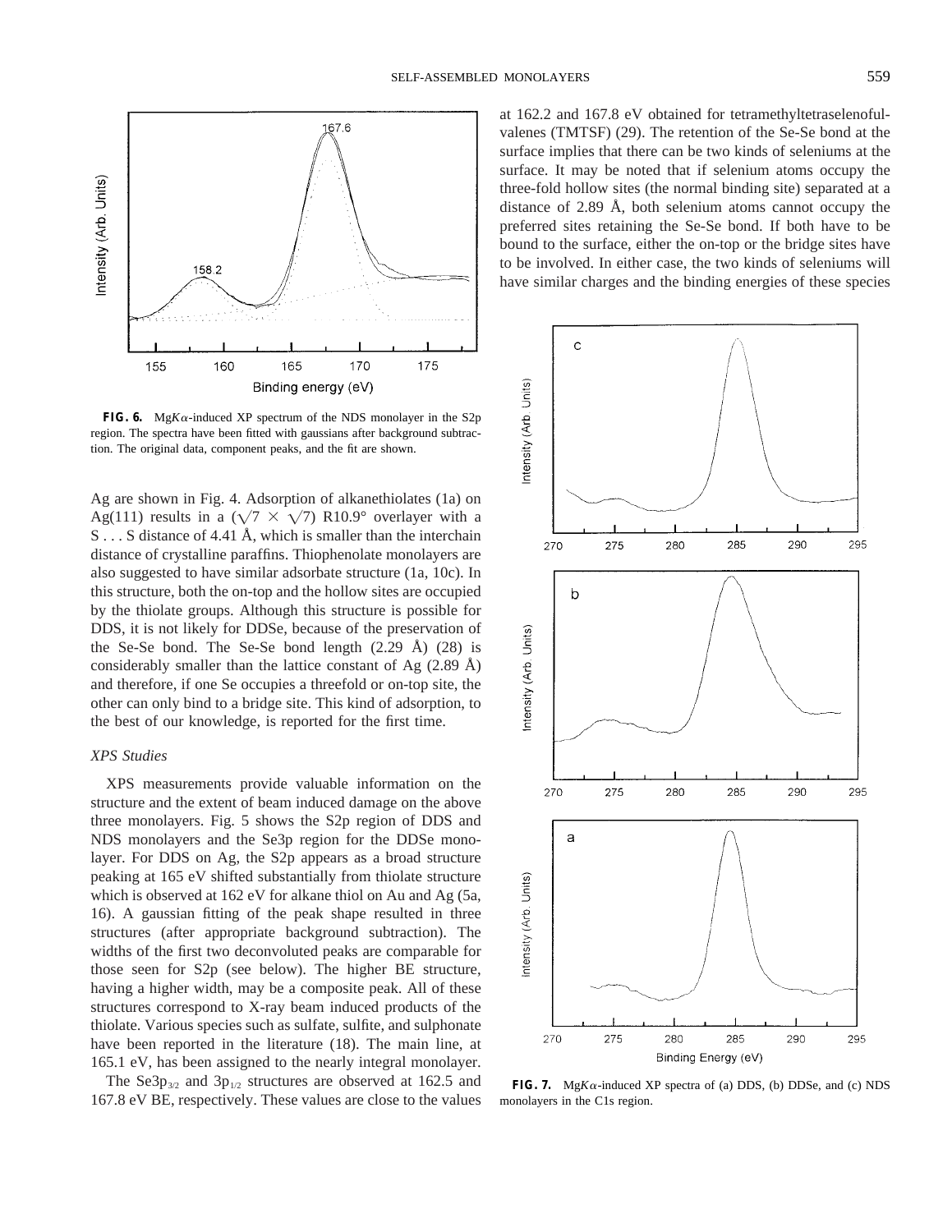will be within 1 eV, which will not be resolvable in the present measurements. It is seen that seleniums do not show oxidation at the surface; a similar situation is observed for DDSe on Au as well (14b).

In NDS on Ag (smooth film), there are two sulfur peaks, one appearing around 158.2 eV and the other around 167.6 eV (Fig. 6). The former peak occurs at a much lower value than the thiolate  $(RS^{-})$  species which shows a BE of 162 eV. The low BE peak is attributed to  $Ag<sub>2</sub>S$  at the surface. The observation of this peak supports the blackening of the SERS active rough surfaces upon exposure to NDS solutions. The latter peak appearing at 167.5 eV is attributed to the beam induced damage product, sulfate, or sulphonate (18). It may be pointed out that the beam-induced damage is more severe on more disordered monolayers (30). The higher intensity of this structure indicates that the surface is more disordered than that of DDS.

At this point, it may be mentioned that a similar effect is seen in our studies on the corresponding monolayers on Au (14b). Temperature dependent SERS studies of the Au monolayers show that the NDS monolayer is the least stable one thermally (14b). This monolayer shows a more severe X-ray induced damage. The DDS monolayer, although susceptible for damage, shows also the thiolate-like structure at 165.1 eV.

Figure 7 shows the C1s region of the XPS spectrum for DDS, DDSe, and NDS monolayers on Ag. In all three cases, the carbon peaks occur at 285 eV. In the case of DDSe, the peak shape is asymmetric in the higher binding energy region. This may be due to a difference in the binding sites for the two selenium atoms and consequent changes in the electron densities of the two phenyl rings.

### **CONCLUSION**

The above results clearly indicate that DDS forms an organized and stable monolayer on Ag compared to DDSe and NDS on Ag. SERS study shows that the monolayer formation involves the breaking of the S-S bond on the Ag surface in the case of DDS and the preservation of Se-Se bonds in DDSe. The initial chemisorption of DDS involves the homolytic cleavage of the S-S bond but the thiolate at the surface is susceptible to decomposition. The temperature dependent SERS study of the DDS monolayer shows that it is stable and no dynamics is observed upon an increase in temperature. SERS provides clear evidence for the flat geometry of the phenyl rings in the case of DDS. This geometry appears to enhance the cleavage of the S-R bond leading to the formation of  $Ag_2S$ . There is damage of the monolayer upon X-ray exposure. The damage is severe in NDS compared to DDS and DDSe on Ag. This increased damage may be due to the unavailability of proper adsorption sites on the Ag surface for both the sulfurs causing weaker binding for one sulfur atom.

## **ACKNOWLEDGMENTS**

T.P acknowledges financial support from Department of Science and Technology, Government of India, the Jawaharlal Nehru Centre for Advanced Scientific Research, and the Rajiv Gandhi Foundation.

## **REFERENCES**

- 1. (a) Ulman, A., *Chem. Rev.* **96,** 1533 (1996). (b) Ulman, A., "An Introduction to Ultrathin Organic Films from Langmuir-Blodgett to Self-Assembly." Academic Press, San Diego, 1991.
- 2. Wink, Th., Zuilen, S. J. V., Bult, A., and Bennekom, W. P. V., *Analyst* **122,** 43R (1997).
- 3. (a) Li, D., Ratner, M. A., Marks, T. J., Znang, C. H., Yang, J., and Wong, G. K., *J. Am. Chem. Soc.* **112,** 7389 (1990). (b) Hickman, J. J., Ofer, D., Laibinis, P. E., and Whitesides, G. M., *Science* **252,** 688 (1991). (c) Mirkin, C. A., and Ratner, M. A., *Ann. Rev. Phys. Chem.* **43,** 719 (1992). (d) Kawanishi, Y., Tamaki, T., Sakuragi, M., Seki, T., Swuzki, Y., and Ichimura, K., *Langmuir* **8,** 2601 (1992).
- 4. Nuzzo, R. G., and Allara, D. L., *J. Am. Chem. Soc.* **105,** 4481 (1983).
- 5. (a) Nuzzo, R. G., Zegarski, B. R., and Dubois, L. H., *J. Am. Chem. Soc.* **109,** 733 (1987). (b) Nuzzo, R. G. Fusco, F. A., and Allara, D. L., *J. Am. Chem. Soc.* **109,** 2358 (1987). (c) Porter, M. D., Bright, T. B., Allara, D. L., and Chidsey, C. E. D., *J. Am. Chem. Soc.* **109,** 3559 (1987). (d) Bain, C. D., Troughton, E. B., Tao, Y.-T., Evall, J., Whitesides, G. M., and Nuzzo, R. G., *J. Am. Chem. Soc.* **111,** 321 (1989). (e) Evans, S. D., and Ulman, A., *Chem. Phys. Lett.* **170,** 462 (1990). (f) Laibinis, P. E., Nuzzo, R. G., and Whitesides, G. M., *J. Phys. Chem.* **96,** 5097 (1992). (g) Dubois, L. H., Zegarski, B. R., and Nuzzo, R. G., *J. Phys. Chem.* **98,** 678 (1993).
- 6. Bandyopadhyay, K., Sastry, M., Paul, V., and Vijayamohanan, K., *Langmuir* **13,** 866 (1997).
- 7. Sandroff, C. J., and Herschbach, D. R., *J. Phys. Chem.* **86,** 3277 (1982).
- 8. (a) Bain, C. D., Evall, J., and Whitesides, G. M., *J. Am. Chem. Soc.* **111,** 7155 (1989). (b) Pale-Grosdemange, C., Simon, E. S., Prime, K. L., and Whitesides, G. M., *J. Am. Chem. Soc.* **113,** 12 (1991). (c) Bindu, V., and Pradeep, T., *Vacuum* **49,** 63 (1998).
- 9. (a) Alves, C. A., Smith, E. L., and Porter, M. D., *J. Am. Chem. Soc.* **114,** 1222 (1992). (b) Liu, G.-Y., Fenter, P., Chidsey, C. E. D., Oglefree, D. F., Eisenberger, P., and Salmeron, M., *J. Chem. Phys.* **101,** 4301 (1994). (c) Wolf, H., Ringsdorf, H., Delamarche, E., Takami, T., Kang, H., Michel, B. M., Gerber, C., Jaschke, M., Butt, H.-J., and Bamberg, E., *J. Phys. Chem.* **99,** 7102 (1995).
- 10. See for example, (a) Yeo, Y. H., McGonigal, G. C., Yackoboski, K., Guo, C. X., and Thomson, D. J., *J. Phys. Chem.* **96,** 6110 (1992). (b) Camillone, N., Eisenberger, P., Leung, T. Y. B., Scoles, G., Poirier, G. E., and Tarlov, M. J., *J. Chem. Phys.* **101,** 11031 (1994). (c) Dhirani, A.-A., Zehner, R. W., Hsung, R. P., Guyot-Sionnest, P., and Sita, L. R., *J. Am. Chem. Soc.* **118,** 3319 (1996). (d) Poirier, G. E., *Chem. Rev.* **97,** 1117 (1997).
- 11. See for example, (a) Sobocinski, R. L., Bryant, M. A., and Pemberton, J. E., *J. Am. Chem. Soc.* **112,** 6177 (1990). (b) Bryant, M. A., and Pemberton, J. E., *J. Am. Chem. Soc.* **113,** 8284 (1991). (c) Bryant, M. A., and Pemberton, J. E., *J. Am. Chem. Soc.* **113,** 3629 (1991). (d) Chadwick, J. E., Myles, D. C., and Garrell, R. L., *J. Am. Chem. Soc.* **115,** 10364 (1993). (e) Bercegol, H., and Boerio, F. J., *J. Phys. Chem.* **99,** 8763 (1995). (f) Garrell, R. L., Chadwick, J. E., Severance, D. L., McDonald, N. A., and Myles, D. C., *J. Am. Chem. Soc.* **117,** 11563 (1995). (g) Zhu, T., Yu, H. Z., Wang, J., Wang, Y. Q., Cai, S. M., and Liu, Z. F., *Chem. Phys. Lett.* **265,** 334 (1997). (h) Schoenfisch, M. H., and Pemberton, J. E., *J. Am. Chem. Soc.* **120,** 4502 (1998).
- 12. See for example, (a) Chidsey, C. E. D., Bertozzi, C. R., Putvinski, T. M., and Mujsce, A. M., *J. Am. Chem. Soc.* **112,** 4301 (1990). (b) Becka, A. M., and Miller, C. J., *J. Phys. Chem.* **96,** 2657 (1992). (c) Campbell, D. J., Herr, B. R., Hulteen, J. C., Van Duyne, R. P., and Mirkin, C. A., *J. Am. Chem. Soc.* **118,** 10211 (1996).